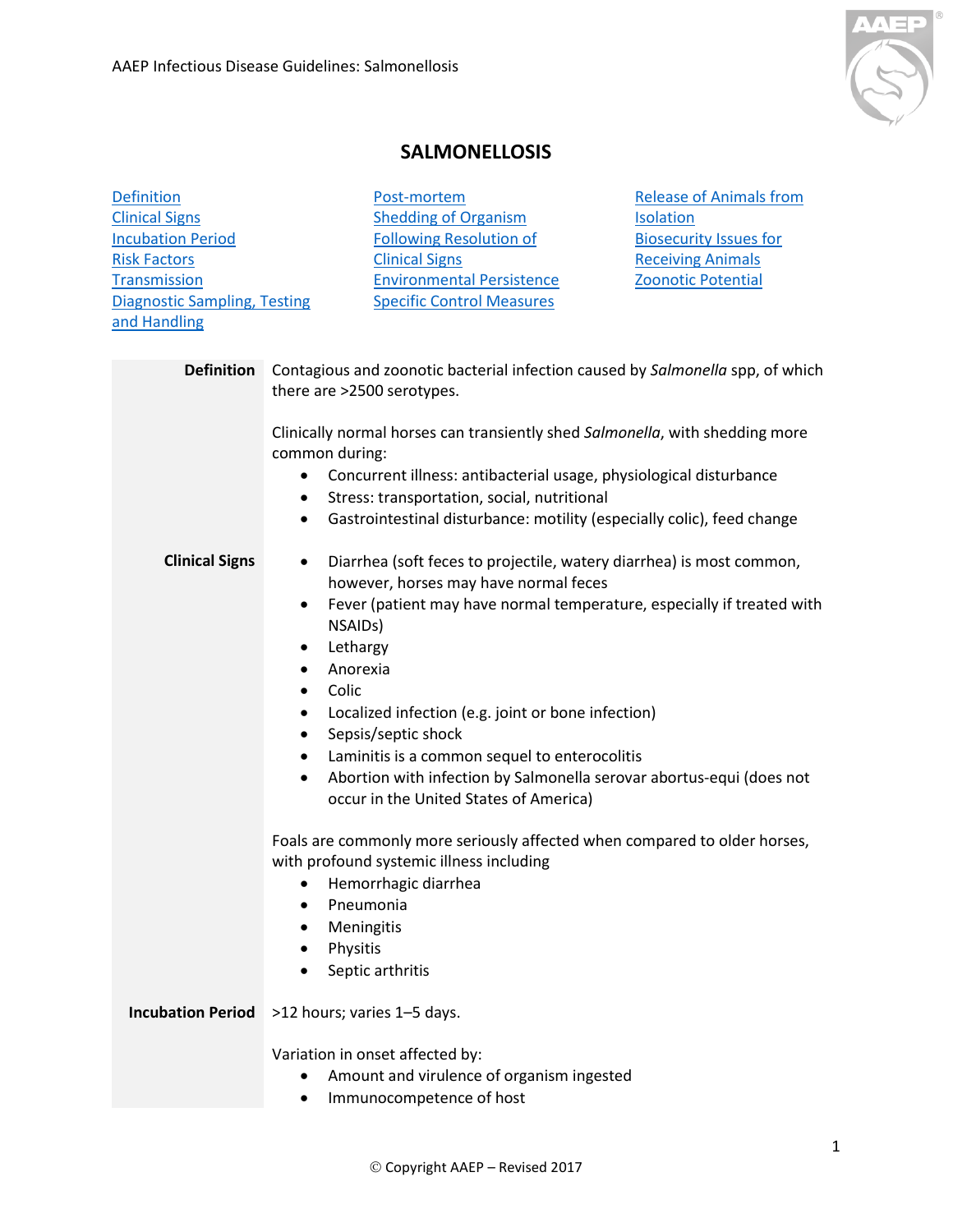

<span id="page-1-3"></span><span id="page-1-2"></span><span id="page-1-1"></span><span id="page-1-0"></span>

|                                                         | Presence of other variables potentially disturbing resistance to<br>intestinal colonization                                                                                                                                                                                                                                                                                                                                                                                                                                                                                                                                  |
|---------------------------------------------------------|------------------------------------------------------------------------------------------------------------------------------------------------------------------------------------------------------------------------------------------------------------------------------------------------------------------------------------------------------------------------------------------------------------------------------------------------------------------------------------------------------------------------------------------------------------------------------------------------------------------------------|
| <b>Risk Factors</b>                                     | Antibacterial administration<br>٠<br>Feed change<br>$\bullet$<br>Concurrent illness<br>$\bullet$<br>Increased horse density: overcrowding, overgrazing, poor pasture<br>$\bullet$<br>management (fecal build-up), hospitalization<br>Gastrointestinal disturbance, colic, or other illness<br>$\bullet$<br>Recent surgery: anesthesia may disturb gastrointestinal motility<br>$\bullet$<br>Transportation<br>٠<br>Environmental stressors: hot weather<br>$\bullet$<br>Wet barn floors<br>$\bullet$<br>Proton pump inhibitor usage for gastric ulcer treatment and prophylaxis<br>$\bullet$<br>may be associated with onset |
| <b>Transmission</b>                                     | Fecal-oral spread<br>$\bullet$<br>Ingestion of contaminated material (pasture, roughage, feed or water)<br>$\bullet$<br>Fomites are a significant means of indirect transmission of infection<br>$\bullet$<br>Intermittent shedding by subclinically infected horses<br>$\bullet$<br>Aerosol transmission has been suspected in other species; evidence of<br>٠<br>this route in horses is lacking                                                                                                                                                                                                                           |
| <b>Diagnostic</b><br>Sampling, Testing,<br>and Handling | <b>Fecal culture</b><br>Request Salmonella specifically, along with serotyping and antibiotic<br>٠<br>susceptibility testing of isolated organism(s)<br>A definitive sampling protocol has not been established. A practical<br>٠<br>schedule for an individual case would be collecting up to 5 samples at<br>12- to 24-hour intervals due to intermittent shedding<br>If several animals are affected, submit samples from as many animals as<br>$\bullet$<br>possible<br>Very watery fecal material may be less likely to yield positive cultures<br>due to decreased organism concentration                              |
|                                                         | <b>PCR testing</b><br>Testing in conjunction with microbiological culture may provide more<br>rapid identification of the presence of Salmonella spp<br><b>Sample Submission</b><br>Feces in a leak proof container for PCR or aerobic culture<br>Feces in bacterial transport or specialized enteric transport media<br>$\bullet$                                                                                                                                                                                                                                                                                           |
| Post-Mortem                                             | (contact diagnostic laboratory for requirements)<br>Biosecurity guidelines should be observed when selecting where and how to<br>conduct the necropsy as contents of the GI tract and potentially other tissues<br>can be considered to contain pathogenic organisms.                                                                                                                                                                                                                                                                                                                                                        |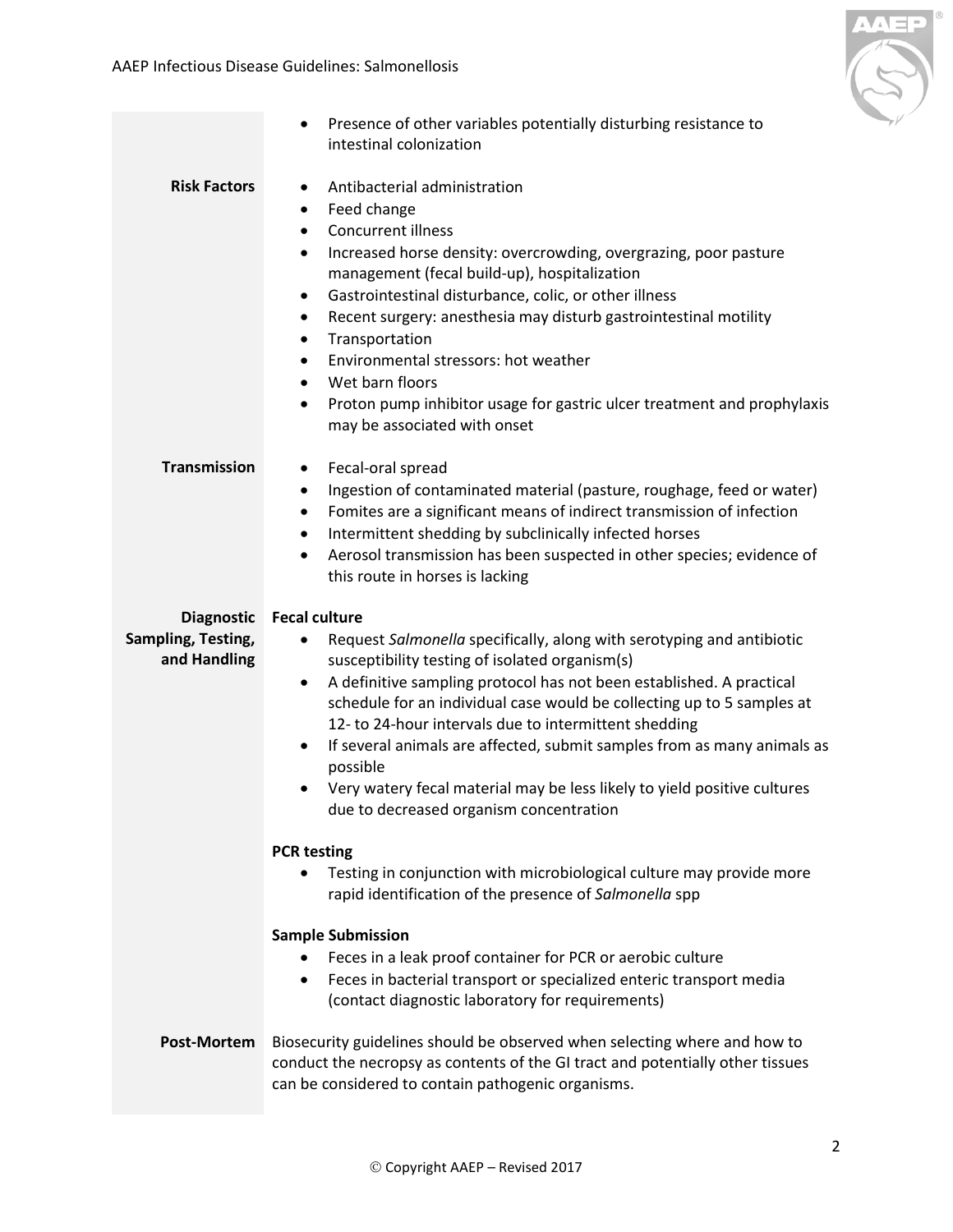

<span id="page-2-2"></span><span id="page-2-1"></span><span id="page-2-0"></span>

|                                                                                                     | Gross pathologic findings are typical of enteritis or enterocolitis.<br>Predominant necropsy lesion is fibrinous or hemorrhagic inflammation<br>of the cecum and colon. The mucosa may show superficial necrosis and<br>grayish pseudomembranes adhered to the mucosa. Ulceration may<br>develop in more chronic cases<br>Mesenteric lymphadenopathy with hemorrhages and edema<br>$\bullet$<br>Gastric hyperemia with edema and focal hemorrhages<br>$\bullet$<br>Small intestinal lesions vary from simple congestion to mucoid or<br>$\bullet$<br>hemorrhagic exudate                                                                                                                                                                                                                                                                                                                                                                                                                                                                                                                                                                                                                                    |
|-----------------------------------------------------------------------------------------------------|-------------------------------------------------------------------------------------------------------------------------------------------------------------------------------------------------------------------------------------------------------------------------------------------------------------------------------------------------------------------------------------------------------------------------------------------------------------------------------------------------------------------------------------------------------------------------------------------------------------------------------------------------------------------------------------------------------------------------------------------------------------------------------------------------------------------------------------------------------------------------------------------------------------------------------------------------------------------------------------------------------------------------------------------------------------------------------------------------------------------------------------------------------------------------------------------------------------|
| <b>Shedding of</b><br>Organism<br><b>Following</b><br><b>Resolution of</b><br><b>Clinical Signs</b> | Highly variable, from several days to extended periods (>30 days).<br>Chronic intermittent shedding is uncommon but can occur.                                                                                                                                                                                                                                                                                                                                                                                                                                                                                                                                                                                                                                                                                                                                                                                                                                                                                                                                                                                                                                                                              |
| Environmental<br>Persistence                                                                        | Withstands freezing temperatures and can potentially survive for years<br>$\bullet$<br>under adverse environmental conditions<br>Multiplies in temperatures ranging from 44.6-111° F (7-45° C)<br>$\bullet$<br>Viable organisms have been recovered from soil after 300 days, water<br>$\bullet$<br>after 9 months, and dried feces up to 30 months<br>Susceptible to chemical disinfection on thoroughly cleaned surfaces,<br>$\bullet$<br>however the organism can persist on porous surfaces and difficult to<br>clean areas (e.g. drains, corners, beneath rubber matting) where it can<br>act as a persistent reservoir of infection.                                                                                                                                                                                                                                                                                                                                                                                                                                                                                                                                                                  |
| <b>Specific Control</b><br><b>Measures</b>                                                          | <b>Biosecurity Guidelines</b><br>Quarantine horses that develop diarrhea and/or fever. If a separate stall<br>$\bullet$<br>or paddock is not available, establish barrier precautions at their<br>current location<br>Isolate horses following significant colic episodes, impactions (notably<br>$\bullet$<br>small colon), or colic surgery to reduce environmental contamination<br>and potential exposure of other horses should Salmonella subsequently<br>be recovered on fecal culture<br>Prevent horses that have come in contact with known infected or<br>٠<br>clinical cases from mixing with the general population<br>Contaminated stall and equipment should have all organic material<br>٠<br>removed. Dispose of organic matter in a manner which prevents<br>contamination of the facility (do not spread on pastures). Disinfection<br>can be performed after all organic matter has been removed and the<br>surfaces cleaned. Pressure washers or hoses should not be used as they<br>can aerosolize Salmonella, potentially contaminating other parts of the<br>facility or infecting a susceptible horse or human<br>No commercially available validated vaccine is currently marketed |